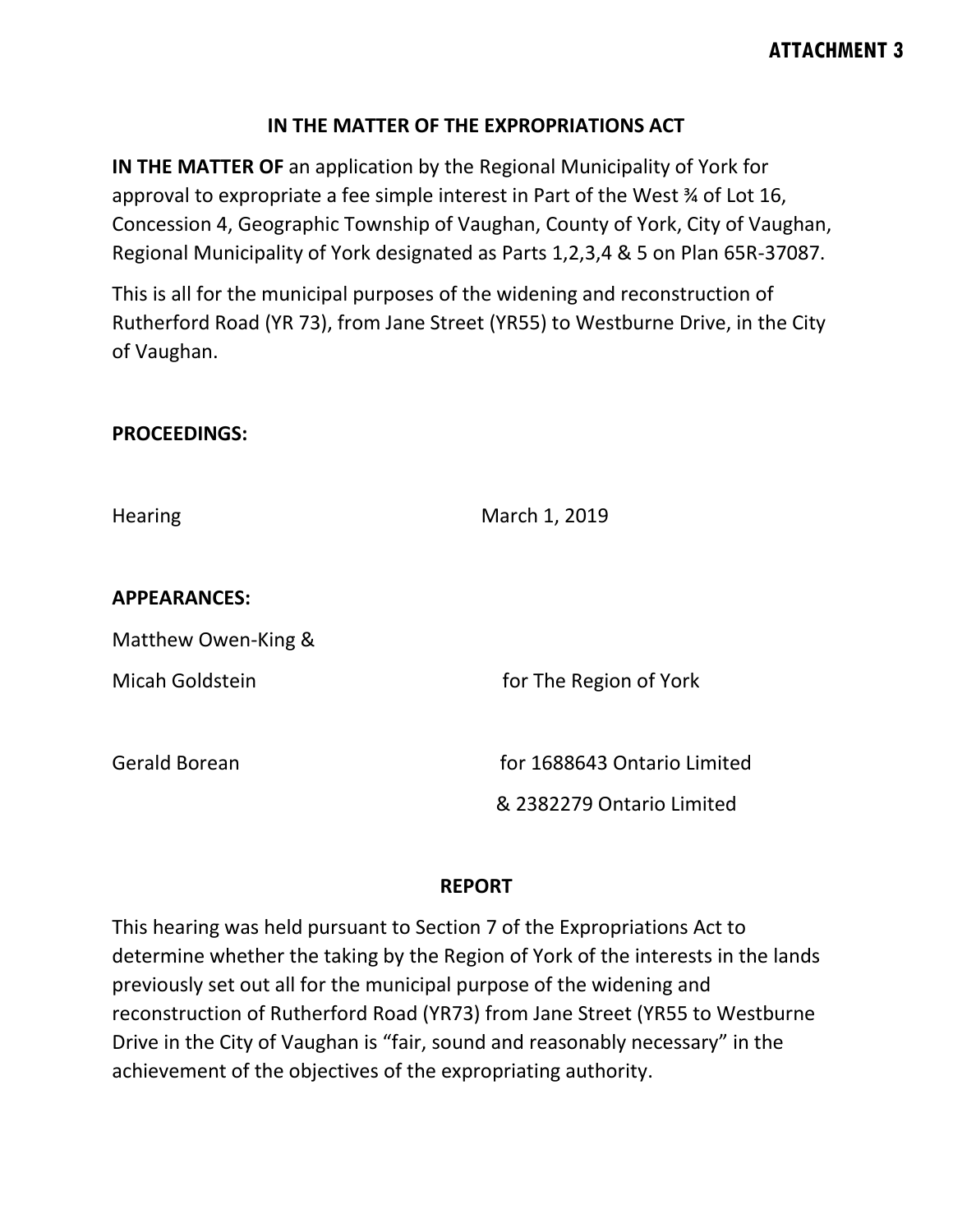### **THE LANDS**

The fee simple interest taking of the lands subject of the hearing are located at the north east corner of the intersection of Rutherford Road and Melville Avenue. They extend in a strip easterly along Rutherford Road. Its depth is 5.95 m. close to the intersection, to a depth of 3.50 m., past the easterly boundary of the property, all as set out on the "Property Request Map Tab 12 of Exhibit 1. The property is developed with a drive through automobile gas bar, an accessory car wash and a convenience retail store, all as shown on the Air photos.To the west and to the north surrounding the site is Vibrant Square.

### **THE OBJECTIVE**

As set out in the evidence of Brian Wolf, Project Manager for the Region and the documents, the objective of the Region is the widening and reconstruction of Rutherford Road from Jane Street to Westburne Drive in the City of Vaughan. This is necessary to improve capacity, network connectivity, quality of service and mobility for pedestrians, cyclists, transit users and motorists along the Rutherford Road corridor. Travel demands to address future population growth, employment and development are projected to exceed existing capacity.

Rutherford Road will become a multimodal corridor and "a complete street" accessible to all users. The increased capacity will improve the level of service for motorists, provide a continuous sidewalk and cycling facilities, improve transit service and streetscaping.

When originally developed Rutherford Road was a 36 m. corridor, but that requirement was changed to 43 m. in the Official Plan. The Design for this area is set out in Exhibit 5, which is the profile JKC-3, a 43 m Right of Way. It sets out 6 travel lanes, including HOV/Transit lanes, cycle tracks, sidewalks separated from vehicle lanes by landscaping, and 5 m. landscaped median**. At this location the centre line of the road is to be shifted by up to 4m. to the north**.

This creates the issue raised by the owner' s witness Claudio Brutto a professional planner. Mr. Brutto takes no issue with the objective and in fact supports that the improvements to Rutherford Road are long overdue.

He reviewed the development on each of the corners. Reference to the Environmental Assessment Plan Tab 11 Exhibit 1 assists. At the north east is the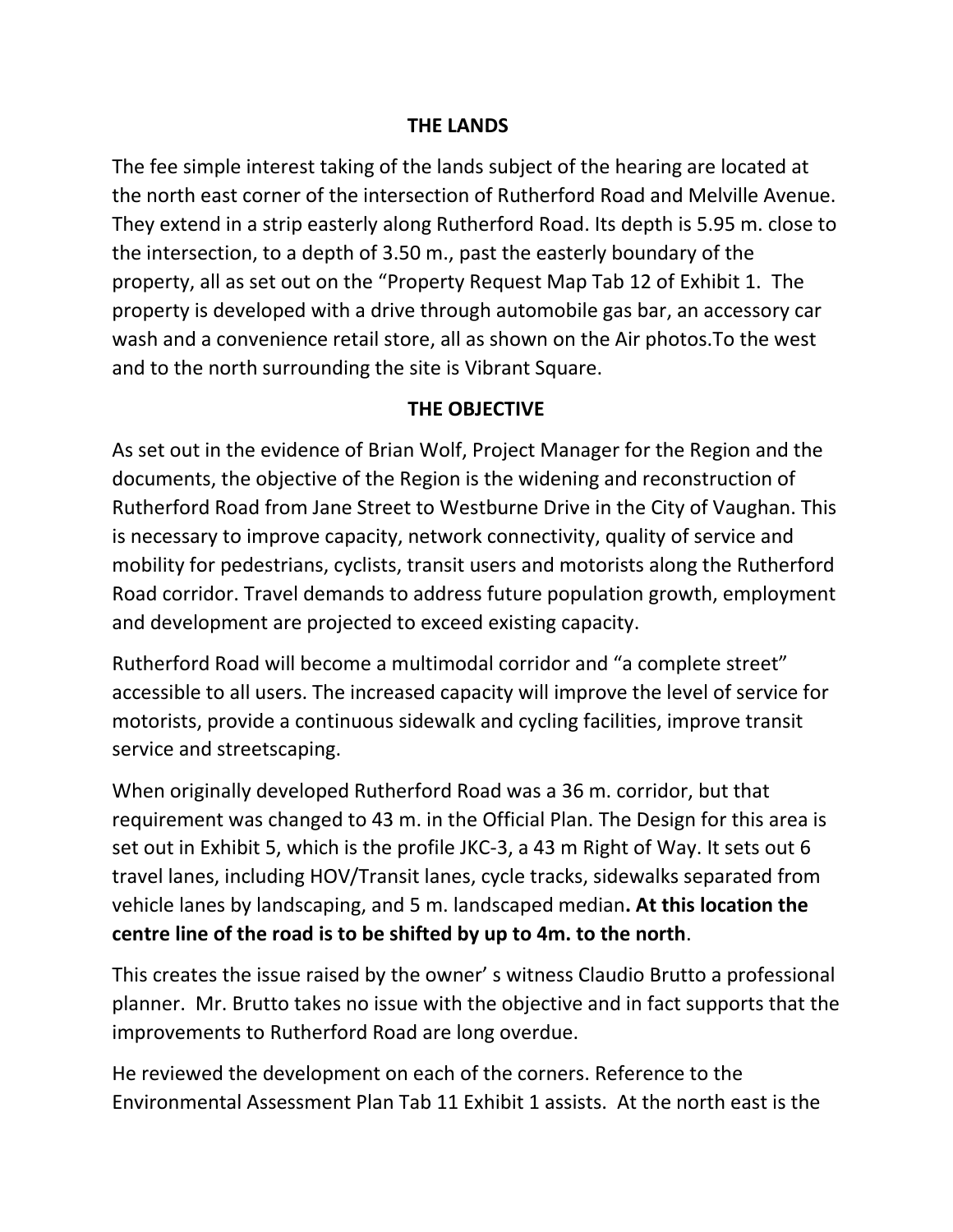subject gas bar development and further east along Rutherford Road, Vibrant Square developed in connection with and at the same time as the gas bar. The details of the proposed traffic lanes are measured on that plan. North of the lanes a curb and then a landscaped area and decorative fence and pillars. Close to the intersection is the west bound bus stop area (in the correct position at the intersection) which appears to be roughly twice the size of the existing stop area. Then there are the cycle track and sidewalk.

These dimensions put the sidewalk closer to the existing tank nest. The proximity of the sidewalk to the tank nest located at the south limit of the property Mr. Butto suggests is or should be a safety concern. He also suggests that moving the proposed facilities closer to the tank nest will make the tank filling more difficult for the trucks, and inhibit or compromise vehicle movement on the site.

The proposed taking at the south east corner is to be 2.0 m. The facilities proposed at the south east corner show a shallower depth of landscaped area, then the cycle track and sidewalk. The taking of the2.0 m is an area apparently to be graded then the property of the Wegz Stadium Bar. This facility faces inward to its parking area, not facing to Rutherford Rd.

At the north west corner, the taking is from the York Regional Police premises. It appears to be greater than that proposed from the subject property. At the south west corner the taking is from another gas bar. Its taking appears to be less depth than the other corner, about the width of the proposed sidewalk only.

Mr. Butto does not question the 43m. right of way, but suggests there would be less impact on the Wegz Bar given its location and orientation. He proposes to lessen the shift of the centre line to the north, which would shift the burden to make it a "sharing of the burden".

# **FINDINGS**

I am not convinced about the suggestion that the taking will impact the movement of the tanker trucks and vehicle circulation, simply because the taking is between the existing ROW and the tanker nest, and not internal to the balance of the site.

Exhibit 7, the Development and Evaluation of Alternatives, specifically the second and third pages, deals with the Jane to CN Bridge area alternative selections,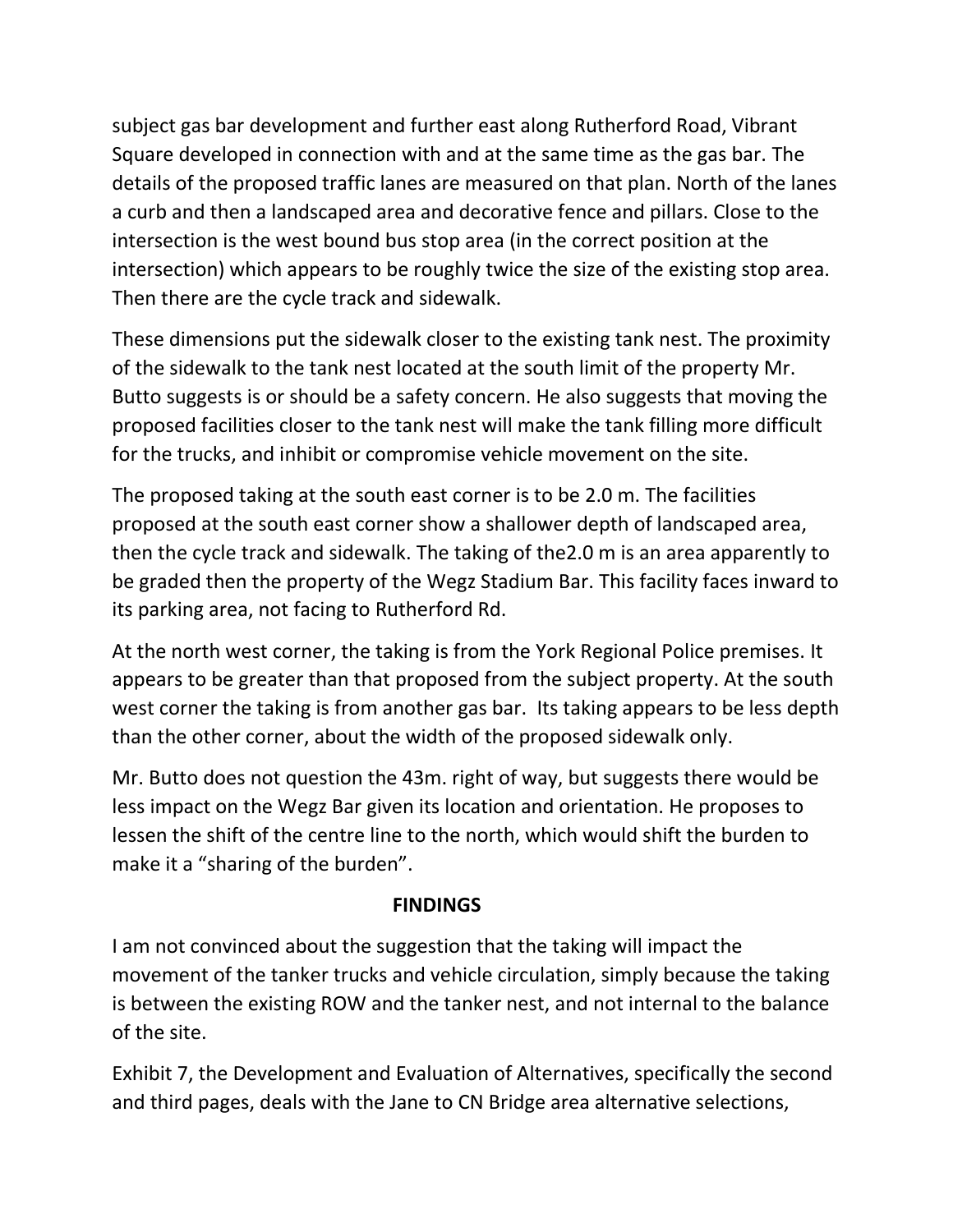which area involves the subject lands. In accepting the 43m. ROW which shifts the centre line to the north for that area **it is consistent for that entire area and not just an individual property**. The differential in takings obviously varies depending upon existing conditions. Alteration of the taking of an individual or opposite properties would affect the alignment

Option JC-3 in the evaluation meets 3 (social and economic environment and transportation service criteria), while meeting some of the criteria for the other 3 (natural environment, infrastructure design and cost effectiveness).

Overall the JC-3option is recommended because:

The 43 M ROW allows for wider boulevards that provide additional separation between the sidewalk, cycle tracks and the roadway

Widening to the north reduces impact to the properties and utilities on the south side of Rutherford Road, while allowing widening to take place on the north side where overall there are less sensitive uses. I accept that rationale.

# **CONCLUSION**

After considering all of the evidence and arguments, I conclude that the proposal meets the test in the Expropriations Act and the summation as set out by the courts. The test in subsection 7 (5) of the Act is whether the proposed taking is "fair, sound and reasonably necessary in the achievement of the objectives of the expropriating authority". Court decisions such as in Re: Parkins and the Queen (1977), 13 L.C.R., 327 (O.C.A.) concluded that the test that the inquiry officer must apply can be expressed as whether the proposal is "reasonably defensible in the achievement of the Authority's objectives".

For the reasons give above, I find that the proposed taking by the Region of the property described is reasonably defensible in the achievement of the authority's objective of the Rutherford Rd. widening and reconstruction.

March 13, 2019 **Canadian Strutter Control** original signed

D. S. Colbourne Inquiry Officer